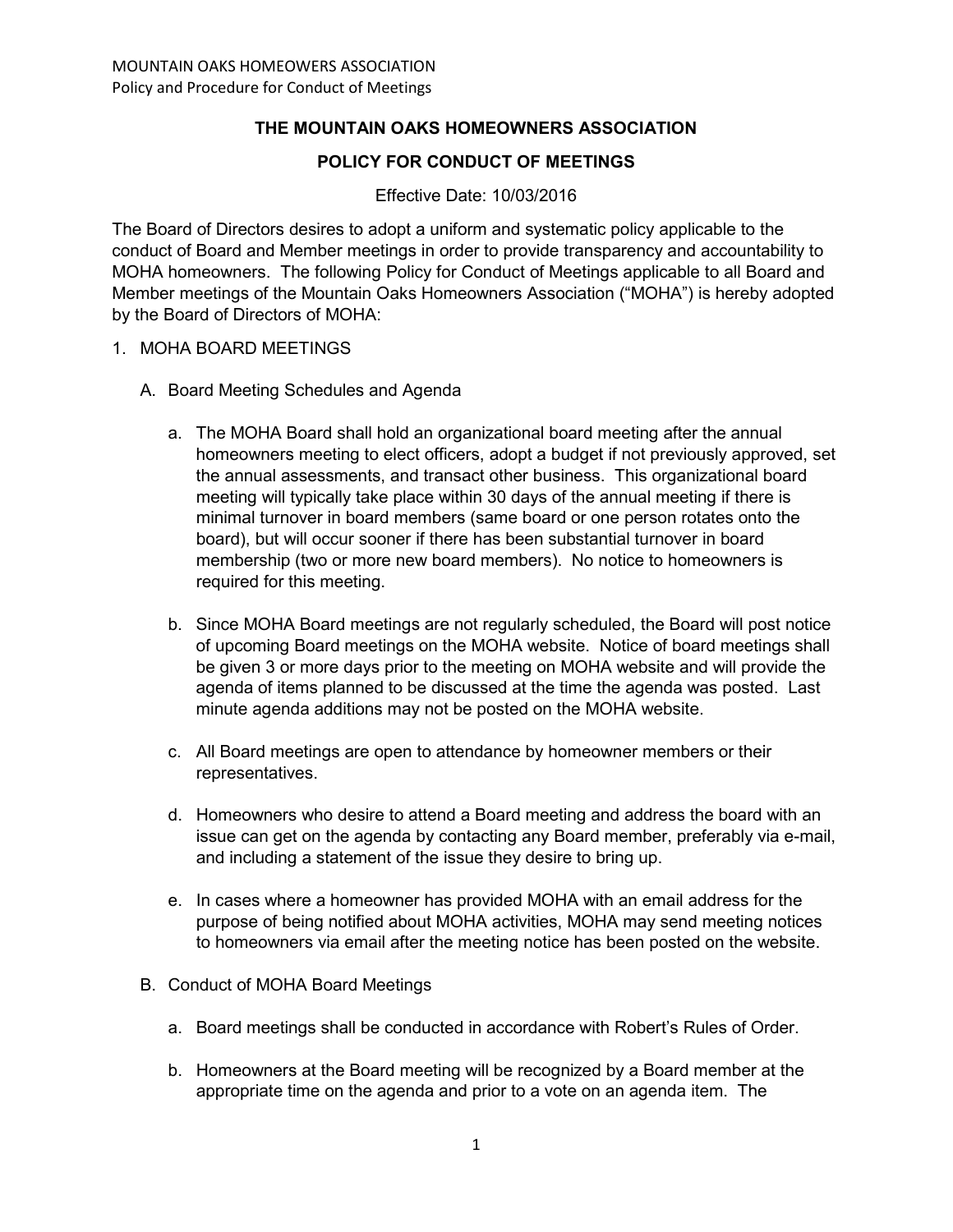homeowner will state his/her name and address. The homeowner will provide a short background and perspective on the issue, especially if the topic is not familiar to board members. All comments by both Board members and homeowners should remain professional and businesslike. Inflammatory comments and personal attacks will not be tolerated.

- c. The Board is not obligated to take immediate action on any item on the agenda, including those items presented by homeowners.
- d. Any member of the MOHA board of directors may make a motion. All motions will be recorded in the minutes. Motions must be seconded. Discussion both for and against a motion may take place.
- e. If there are numerous homeowners in attendance, the Board may ask for a show of hands to indicate the amount of interest in discussion for each agenda item. Each person who wishes to express a position on an agenda item will be provided a reasonable period to do so prior to vote on the agenda item. Based on the level of interest, the Board may indicate how long each person has to speak.
- f. If a topic has a lot of interest, the Board may announce a procedure to allow for orderly expression of homeowner positions.
- g. Following homeowner input, the Board will indicate that the period for input has closed and will consider the agenda item or motion. An exception will be made to reopen discussion if the majority of Board members votes to open the discussion for further homeowner participation.

### 2. ANNUAL MOHA HOMEOWNERS MEETINGS AND SPECIAL MEETINGS

- a. Meetings of the owners as members of the MOHA shall be held at least once a year. Special meetings of the unit owners may be called by the president, by a majority of the executive board, or by unit owners having twenty percent, or any lower percentage specified in the bylaws, of the votes in the association. All regular and special meetings of the MOHA Homeowners are open to all owners or to any person designated by an owner in writing as the owner's representative.
- b. The Board shall give an annual review statement or presentation of all acts and corporate affairs at the annual meeting, in addition to any other business conducted. Annual homeowners meeting are not required to be held in accordance with Robert's Rules of Order.
- c. Notice of an annual homeowners meeting shall be personally delivered or mailed to each homeowner not less than 10 days or more than 50 days prior to the meeting. Notice will also be posted on the MOHA website. Because there is no conspicuous central location that is both feasible and practical to post a physical notice to the community, no notice shall be physically posted. If a homeowner requests notice by e-mail and provides an e-mail address, notice will be provided by e-mail. The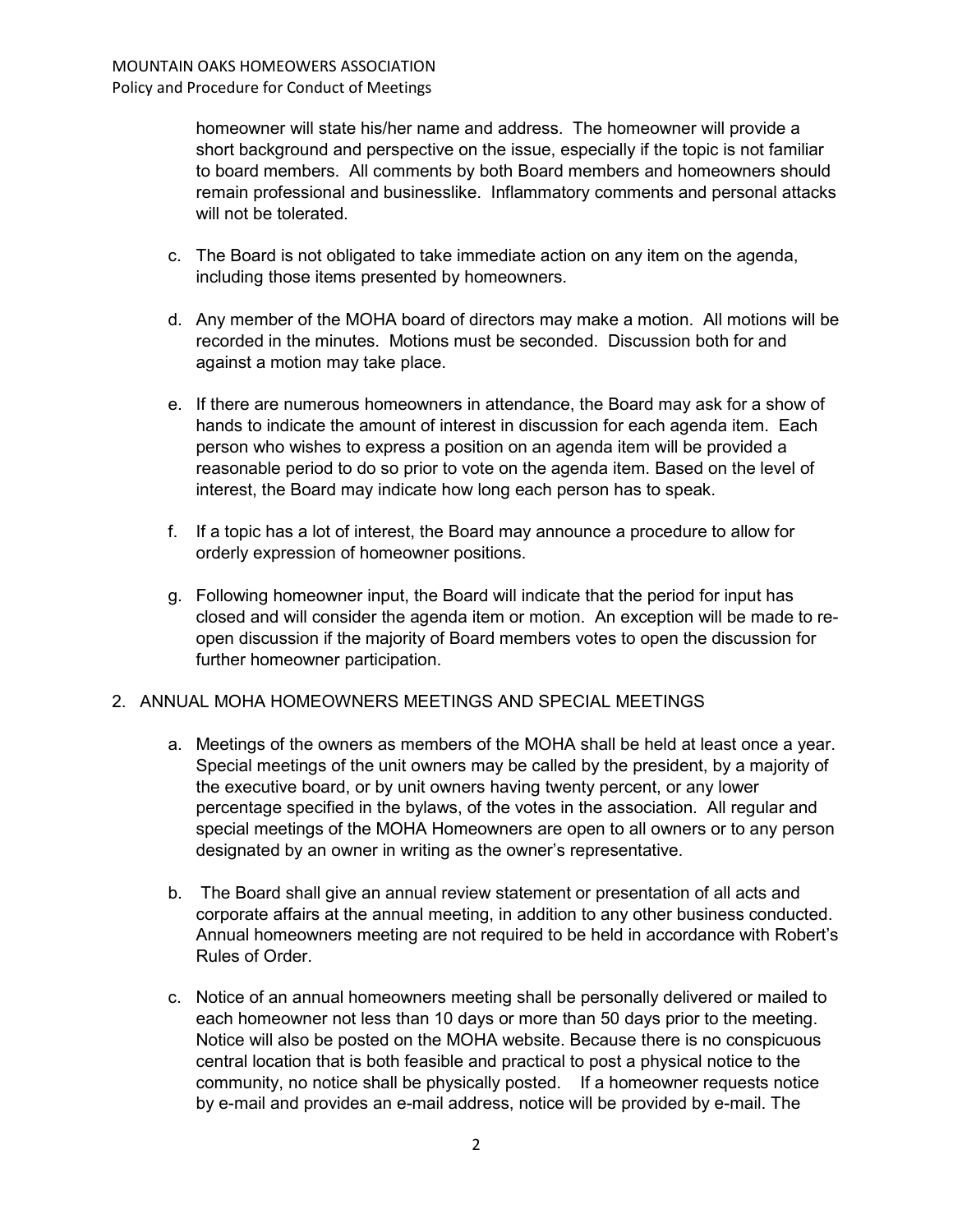secretary of MOHA shall be responsible for providing adequate notice of the annual and special homeowners meeting. Notices shall state the time and place of the meetings, the agenda items, including the general nature of any proposal to amend the declaration or bylaws, any budget changes and any proposal to remove an office or member of the MOHA executive board.

- d. Each homeowner will sign in prior to the annual meeting for himself/herself and for any proxies he/she holds. If the voting rights of delinquent homeowners have been suspended in accordance with the MOHA Bylaws, such homeowners shall not be given a ballot. If an election or vote is held, a Member in good standing will be given the appropriate number of ballots to represent their properties and the proxies they hold. Owners of each lot in Mountain Oaks subdivision are entitled to cast is one vote.
- e. Any ballot at the meeting for the election of directors shall be a secret ballot. A proxy ballot may be used for mail in voting, which is not secret as the owner's identity is required to verify ownership and address.
- f. The President of the Board of Directors, or other person directed by the Board, will call the meeting to order and conduct the meeting. The meeting shall proceed in the order set in the agenda.
- g. Each homeowner who wishes to speak may be given up to 5 minutes to speak prior to any vote on an agenda item or pending motion. The chair may impose reasonable time reductions to facilitate wider homeowner participation. Homeowners may not speak a second time until everyone who wishes to speak has been given an opportunity to speak once. Homeowners may not speak more than twice on any one topic, unless the meeting chair declares a period of open discussion.
- h. Homeowners must maintain decorum and refrain from addressing the membership or Board until recognized by the chair. Upon being recognized, the homeowner must state his/her name and address.
- i. Homeowners may not interrupt anyone who validly has the floor, or otherwise disrupt the meeting. Homeowners may not engage in personal attacks on either Board members or other homeowners. All comments and questions are to be delivered in a businesslike manner and comments shall be confined to matters germane to the agenda item being discussed. No homeowner may use abusive, rude, threatening, vulgar or crude language.
- j. Homeowners must obey directions from the meeting chair, including direction to allow someone else the floor or to move on. Any homeowner who refuses to follow the above rules will be asked to leave the meeting.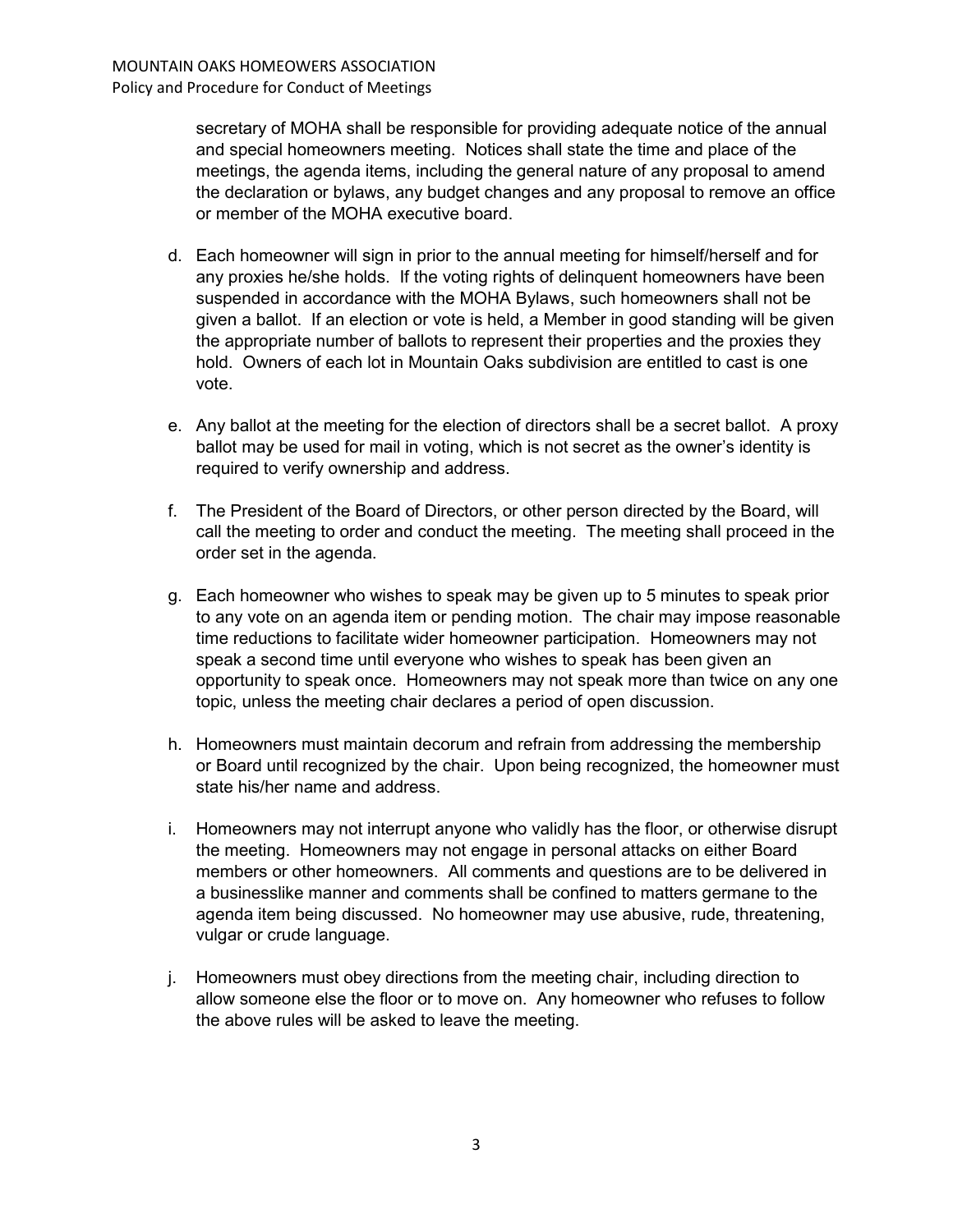# 3. MOHA EXECUTIVE CLOSED DOOR BOARD SESSIONS

The members of the Board may hold a closed door, executive session and may restrict attendance to Board members and other persons requested by the Board during a regular or specially announced meeting for discussion of the following:

- a. Consultation with legal counsel concerning disputes that are the subject of pending or imminent court proceedings or matters that are privileged or confidential between attorney and client.
- b. Review of or discussion relating to any written or oral communication from legal counsel.
- c. Investigative proceedings concerning possible or actual criminal misconduct.
- d. Matters subject to specific constitutional, statutory, or judicially imposed requirements protecting particular proceedings or matters from public disclosure.
- e. Any matter for which disclosure would constitute an unwarranted invasion of individual privacy.
- f. Matter pertaining to employees of the association or the managing agent's contract or involving the employment, promotion, discipline, or dismissal of an officer, agent, or employee of the association.

Prior to holding a closed door session, the President of the Board, or other person designated to preside over the meeting, shall announce the general matter of discussion as stated above.

Minutes of all meetings at which an executive session was held shall indicate that an executive session was held and the general subject matter of the executive session.

No rule or regulation shall be adopted during a closed, executive session. A rule or regulation may be adopted only during regular or special meetings open to homeowners.

Upon the final resolution of any matter for which the board received legal advice or that concerned pending or contemplated litigation, the board may elect to preserve the attorneyclient privilege in any appropriate manner, or it may elect to disclose such information, as it deems appropriate, about such matter in an open meeting.